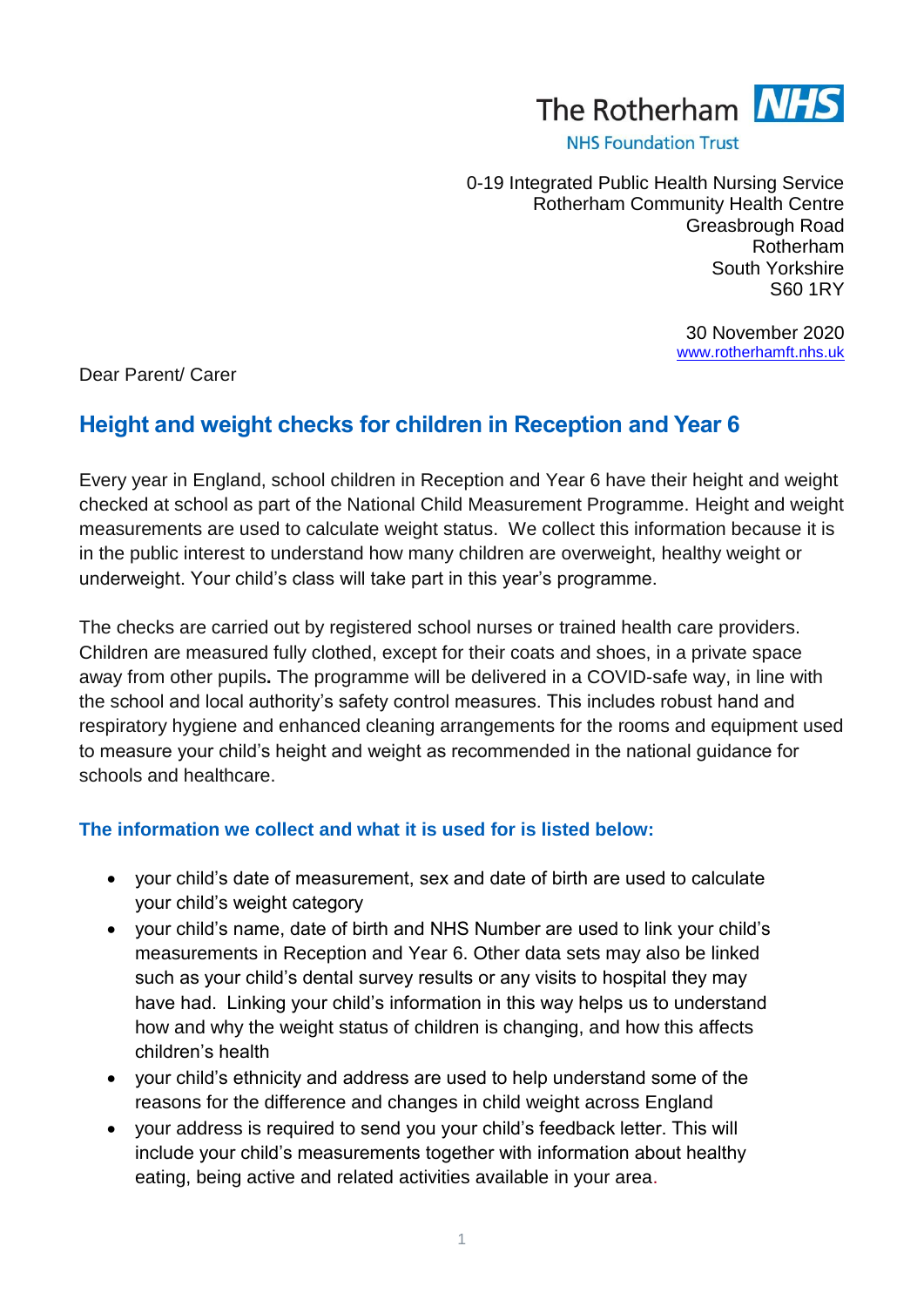your email address and telephone number are required as we may contact you by email or telephone to discuss your child's feedback/ send you your child's feedback letter by email/ offer you further support following your child's height and weight measurement.

All the data collected is also used for improving health, care and services through research and planning.

All this information is treated confidentially and held securely. No individual measurements will be given to school staff or other children.

### **How the data is used**

The information collected from all schools in the area will be gathered together and held securely by Rotherham Metropolitan Borough Council. We will store your child's information as part of their local child health record on the NHS's child health information database and share it with their GP.

All the information collected about your child will be sent by us to NHS Digital. NHS Digital is responsible for collecting data and information about health and care so that this can be used to monitor and improve the care provided to people across England.

The information collected about your child will also be shared by NHS Digital with Public Health England but in a de-personalised form only. This means Public Health England will not be able to identify your child. Public Health England is responsible for working to protect and improve the nation's health.

Both NHS Digital and Public Health England will use the information from the National Child Measurement Programme to better understand numbers and trends in child weight and body mass index (BMI). This helps with the planning of services to support healthy lifestyles in your area. No information will ever be published by NHS Digital or Public Health England that identifies your child.

De-personalised information from the National Child Measurement Programme may also be shared by NHS Digital with other organisations, such as universities. This is to help improve health, care and services through research and planning. This information cannot be used to identify your child, and NHS Digital only ever shares information for research with the approval of an independent group of experts.

## **Withdrawing your child from the National Child Measurement Programme**

If you are happy for your child to be measured, you do not need to do anything.

If you do not want your child's height and weight to be checked, or your child has a medical condition that affects their height or weight please let us know by telephoning our 0-19 service contact line on 01709 423333.